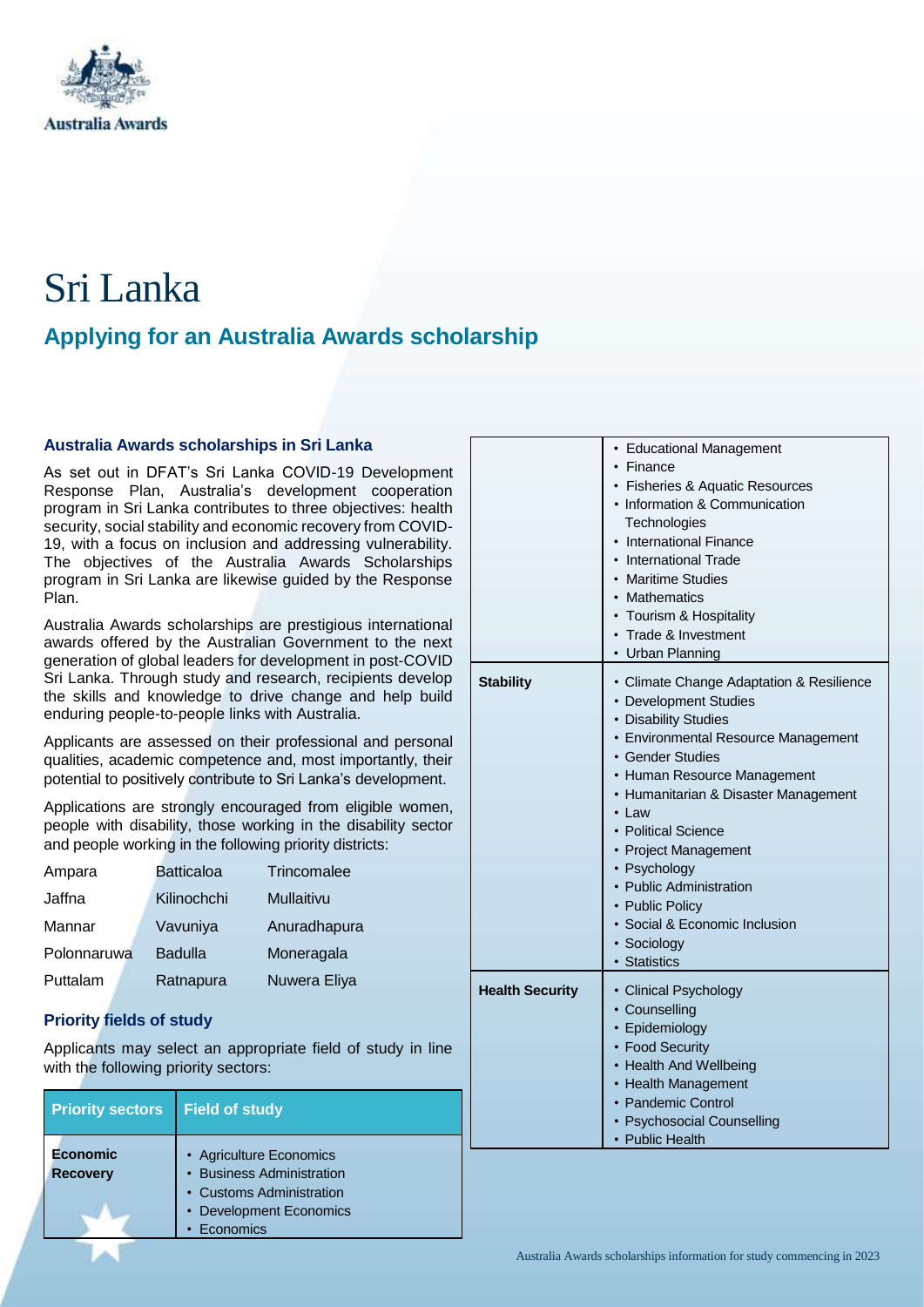The governments of Australia and Sri Lanka regularly review the below broader areas of study and adjust the emphasis of the program as required.

- Support **economy recovery** including sustainable and inclusive livelihood opportunities for women and people with a disability**;** and
- Promote **stable, cohesive and inclusive societies** including activities relating to governance, environmental security, social protection and genderbased violence; and
- Address **health security** including issues related to water, sanitation and hygiene, emergency health and public health awareness campaigns.

Detailed information on priority areas of study can be found at: **[www.australiaawardssrilanka.org](http://www.australiaawardssrilanka.org/)**

# **Level of study**

Australia Awards scholarships provide citizens of Sri Lanka with the opportunity to obtain a qualification at an Australian tertiary institution.

Awards will be offered for commencement in 2023 and also as per post COVID-19 travel regulations within the following allocations:

• Masters level qualification (by coursework or research).

Options for mode of delivery and structure of the courses are currently re-examined to suit the post COVID-19 context. These options could include pre-course work or coursework components in Sri Lanka by Australian tertiary institutions that have already established a presence.

A limited number of technical and vocational level qualifications leading to Master's level or equivalent is likely to be considered depending on the skill demand.

Specific details on the structure and mode of delivery will depend on selected courses and when finalized can be found at **[www.australiaawardssrilanka.org](http://www.australiaawardssrilanka.org/)**

### **Australia Awards benefits**

Australia Awards scholarships are offered for the minimum period necessary for the individual to complete the academic program specified by the Australian education institution, including any preparatory training.

Scholarship recipients will receive the following:

- return air travel
- a one-off establishment allowance on arrival
- full tuition fees
- contribution to living expenses
- introductory academic program
- overseas student health cover for the duration of the scholarship
- supplementary academic support

• fieldwork allowance for research students and masters by coursework which has a compulsory fieldwork component.

#### **Eligibility criteria**

Australia Awards applicants must meet all eligibility requirements detailed in the *Australia Awards Scholarships Policy Handbook*, available at: **[dfat.gov.au/about](http://dfat.gov.au/about-us/publications/Pages/australia-awards-scholarships-policy-handbook.aspx)[us/publications/Pages/australia-awards-scholarships](http://dfat.gov.au/about-us/publications/Pages/australia-awards-scholarships-policy-handbook.aspx)[policy-handbook.aspx](http://dfat.gov.au/about-us/publications/Pages/australia-awards-scholarships-policy-handbook.aspx)**

#### **Country-specific conditions**

In addition to the eligibility requirements, candidates from Sri Lanka must also meet the following conditions:

- must meet the English language requirements as set out in the Australia Awards Scholarships Policy Handbook. Scores must be valid at 1 January 2023
- applicants working in the priority districts, applicants with a disability and those working in the disability sector will be considered with an overall IELTS band score of at least 6.0 with no band less than 5.0 (or equivalent TOEFL or PTE score)
- If offered an Australia Awards Scholarship, these applicants must meet the English language requirements of IELTS 6.5 equivalent before commencing study
- be employed and the following criteria must be confirmed by an employment letter:
	- o **applicants from the public sector** must have at least 3 years' post qualification experience in the public sector with 2 years in a field relevant to the proposed course of study and be confirmed in their current positions
	- o **applicants from the private sector and civil society organisation** must have at least 3 years' post qualification experience in a field relevant to the proposed course of study.
- have completed a tertiary-level qualification at least equivalent to an Australian Bachelor degree
- have an academic or professional background relevant to their proposed study program.

#### **Special Conditions**

- Public sector employees selected for an Australia Award scholarship will be required to provide a copy of their official leave approval document to the Australia Awards office prior to departure.
- Awardees are required to return to Sri Lanka for at least two years after completing their scholarship, to contribute to economic and social development of the country. Failure to do so will incur a debt to the Commonwealth of Australia for the total value of the scholarship.
- Awardees are required to sign a contract with the Commonwealth of Australia declaring they will comply with the conditions of the scholarship.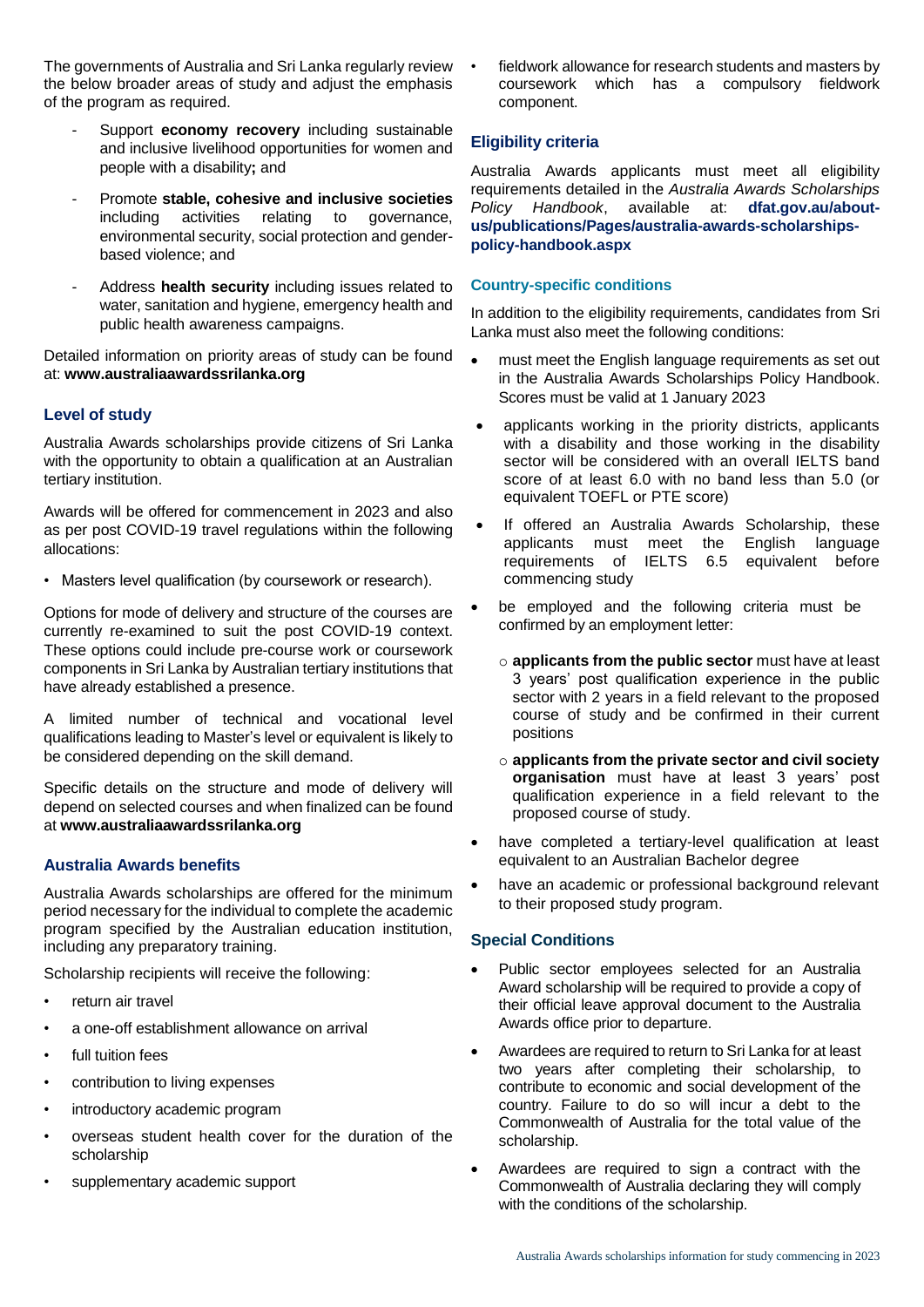Scholarships will not be available for courses of study in Australia where the applicant has already achieved that qualification and the qualification is deemed to be equivalent to the Australian qualification.

Australia Awards Scholarships program will request recognition of prior learning for all scholarship recipients from Sri Lanka. If this request is granted, the recipient may be placed in a degree program that may be shorter in duration than what they have originally applied for.

# **Application dates**

For study commencing in Australia in 2023:

Opening date: 1 February 2022

Closing date: 29 April 2022 (11:59PM AEST)

Applications and/or supporting documents received after the closing date will not be considered.

# **The application process**

#### **Online applications**

All applications must be lodged online through OASIS at: **<https://oasis.dfat.gov.au/>**

#### **Supporting documents**

Applicants must provide the following documents to meet specific requirements for Sri Lanka:

| <b>Required document</b>                         | <b>OASIS</b><br>document<br>type | <b>Certified</b> |
|--------------------------------------------------|----------------------------------|------------------|
| Tertiary degree certificates                     | Degree<br>Certificate            | Yes              |
| Academic grades for university<br>qualifications | Academic<br>Transcript           | Yes              |
| Passport/National ID/ Driving<br>licence         | Proof of<br>citizenship          | Yes              |
| <b>Birth certificate</b>                         | Proof of<br>place of<br>birth    | Yes              |
| Curriculum Vitae (CV)*                           | Other<br>Document                | Nο               |
| Development Impact Plan<br>(DIP) document*       | Other<br>Document                | Nο               |
| Certificates of special<br>achievement or merit  | Other<br>Document                | No               |

| English language test (IELTS,<br><b>TOEFL or PTE) results</b><br>certificate valid at 1 January<br>2023                                                         | Proof of<br>English<br>language<br>proficiency | Yes |
|-----------------------------------------------------------------------------------------------------------------------------------------------------------------|------------------------------------------------|-----|
| Employment Letter*                                                                                                                                              | Other<br>Document                              | No  |
| Master's coursework<br>applicants: One academic<br>referee report and one<br>professional referee report<br>(e.g. a work supervisor - with<br>referee's seal) * | Referee<br>Report                              | No  |
| Masters research applicants:<br>two academic referee reports<br>and one professional referee<br>report (e.g. a work supervisor)<br>(with referee's seal) *      | Referee<br>Report                              | No  |
| Master's research applicants:<br>a research proposal. This<br>proposal must include a<br>proposed methodology,<br>timeline and a brief literature<br>review     | Other<br>Document                              | No  |
| Any other document you wish<br>to upload ensuring your<br>eligibility                                                                                           | Other<br>Document                              | No  |

\*Template available at: www.austrailaawardssrilanka.org

Notes:

- All documents must be certified. If the document is not in English, the translated copy must be certified. See the *Australia Awards Scholarships Policy Handbook* for certification requirements
- Referee reports in different formats cannot be accepted and may make applications ineligible. Contact the Australia Awards Sri Lanka & Maldives office to clarify reference requirements.